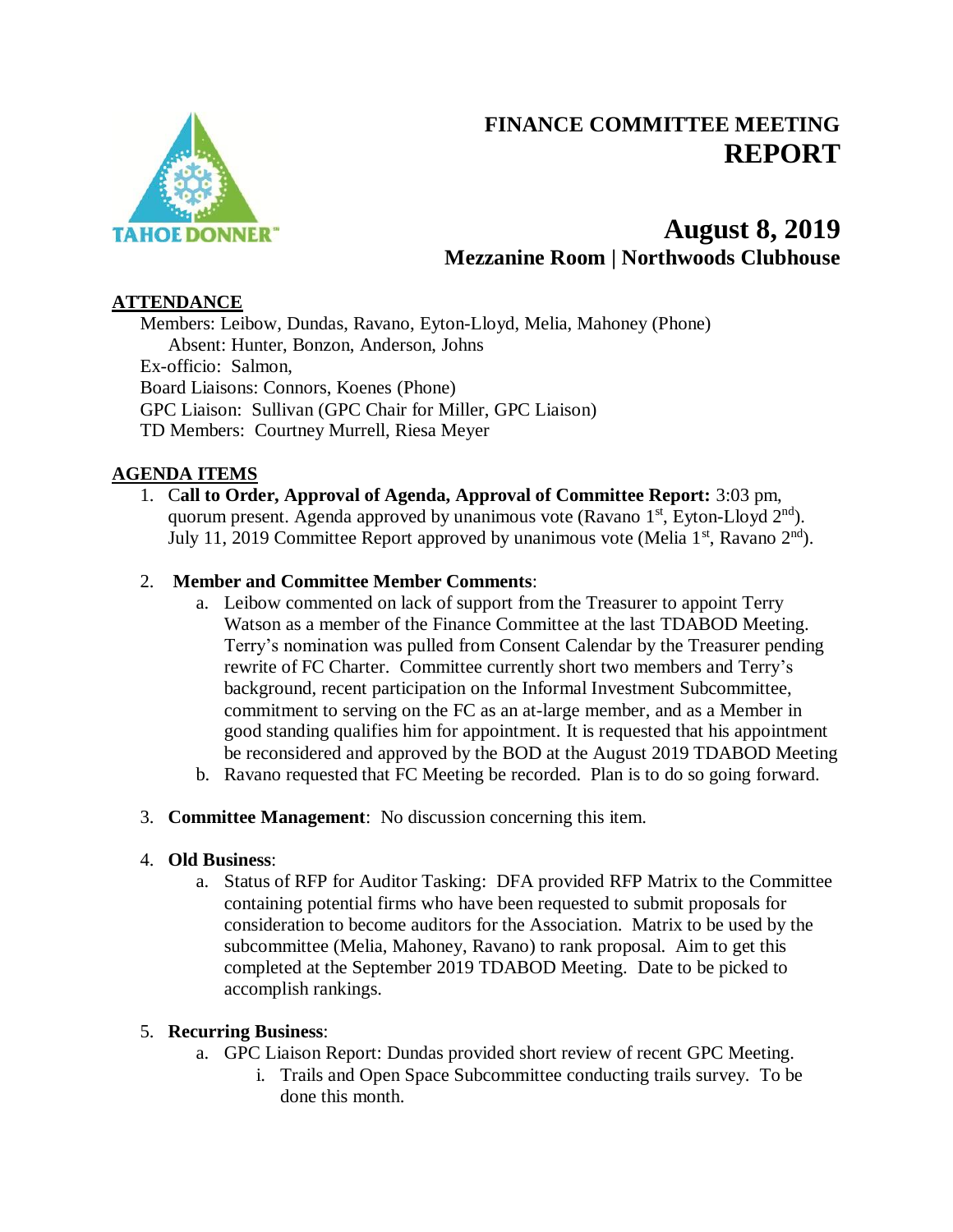- ii. GPC looking for volunteers to help create a statement of work to be used to solicit firms to help create the Association Master Plan.
- iii. Downhill Ski Lodge Subcommittee moving from Stage 3 to Stage 4 in the process to replace the Downhill Ski Lodge. Sizing of the facility still up not firm and will dictate cost of new building. Highest estimate is for \$15 million for total replacement.
- iv. FC members (Mahoney and Ravano) assisting GPC in developing financial analysis of current consideration for added snowmaking at cross country, downhill and snow play to provide business interruption contingency for low snow years.
- b. 5501 Subcommittee Report: DFA and participating FC members continue to have positive comments as to the educational value of these meetings. Tom John's was FC member in attendance. Upcoming participants are as follows:
	- i. August 20: Bonzon or Eyton-Lloyd
	- ii. September 24: Ravano or Mahoney
	- iii. October 22: Eyton-Lloyd, Ravano or Mahoney
- c. Informal Investment Subcommittee Update: Mahoney briefed Committee on actions which included the following:
	- i. New multi-year cash flow projection model to better synchronize investment tenor/yield to expected capital spending requirements for both RRF and DF. Both models are in-progress and subject to refinement.
	- ii. There will be some consideration to revising our current investment policy to improve flexibility while maintaining the overall safety or the principal.
	- iii. Some consideration to be discussed with Investment Advisor regarding shift in portfolio to improve financial results.

#### 6. **New Business**:

- a. July Preliminary Financial Results and June Monthly Financial Report Review: DFA provided updates.
	- i. July preliminary data can be found at: [https://www.tahoedonner.com/wp](https://www.tahoedonner.com/wp-content/uploads/2019/08/July-Prelims-for-FC.pdf)[content/uploads/2019/08/July-Prelims-for-FC.pdf.](https://www.tahoedonner.com/wp-content/uploads/2019/08/July-Prelims-for-FC.pdf)
	- ii. June Financials are located at: [https://www.tahoedonner.com/wp](https://www.tahoedonner.com/wp-content/uploads/2019/07/2019-06-Finance-Package.pdf)[content/uploads/2019/07/2019-06-Finance-Package.pdf](https://www.tahoedonner.com/wp-content/uploads/2019/07/2019-06-Finance-Package.pdf)
	- iii. June 2<sup>nd</sup> Quarter data is at: [https://www.tahoedonner.com/wp](https://www.tahoedonner.com/wp-content/uploads/2019/08/Q2-Financial-Briefing-v2c.pdf)[content/uploads/2019/08/Q2-Financial-Briefing-v2c.pdf](https://www.tahoedonner.com/wp-content/uploads/2019/08/Q2-Financial-Briefing-v2c.pdf)
- b. Review Development Fund and Replacement Reserve Fund Activity:
	- i. Information about capital funds for the quarter see Page 11 of the attached: [https://www.tahoedonner.com/wp-content/uploads/2019/08/Q2-Financial-](https://www.tahoedonner.com/wp-content/uploads/2019/08/Q2-Financial-Briefing-v2c.pdf)[Briefing-v2c.pdf](https://www.tahoedonner.com/wp-content/uploads/2019/08/Q2-Financial-Briefing-v2c.pdf)
	- ii. Detailed information for year to date is contained in each Monthly Financial Report on TDA Website in Section F14. Section is at: [https://www.tahoedonner.com/wp-content/uploads/2019/08/F14-Capital-](https://www.tahoedonner.com/wp-content/uploads/2019/08/F14-Capital-Funds-Reports.pdf)[Funds-Reports.pdf](https://www.tahoedonner.com/wp-content/uploads/2019/08/F14-Capital-Funds-Reports.pdf)